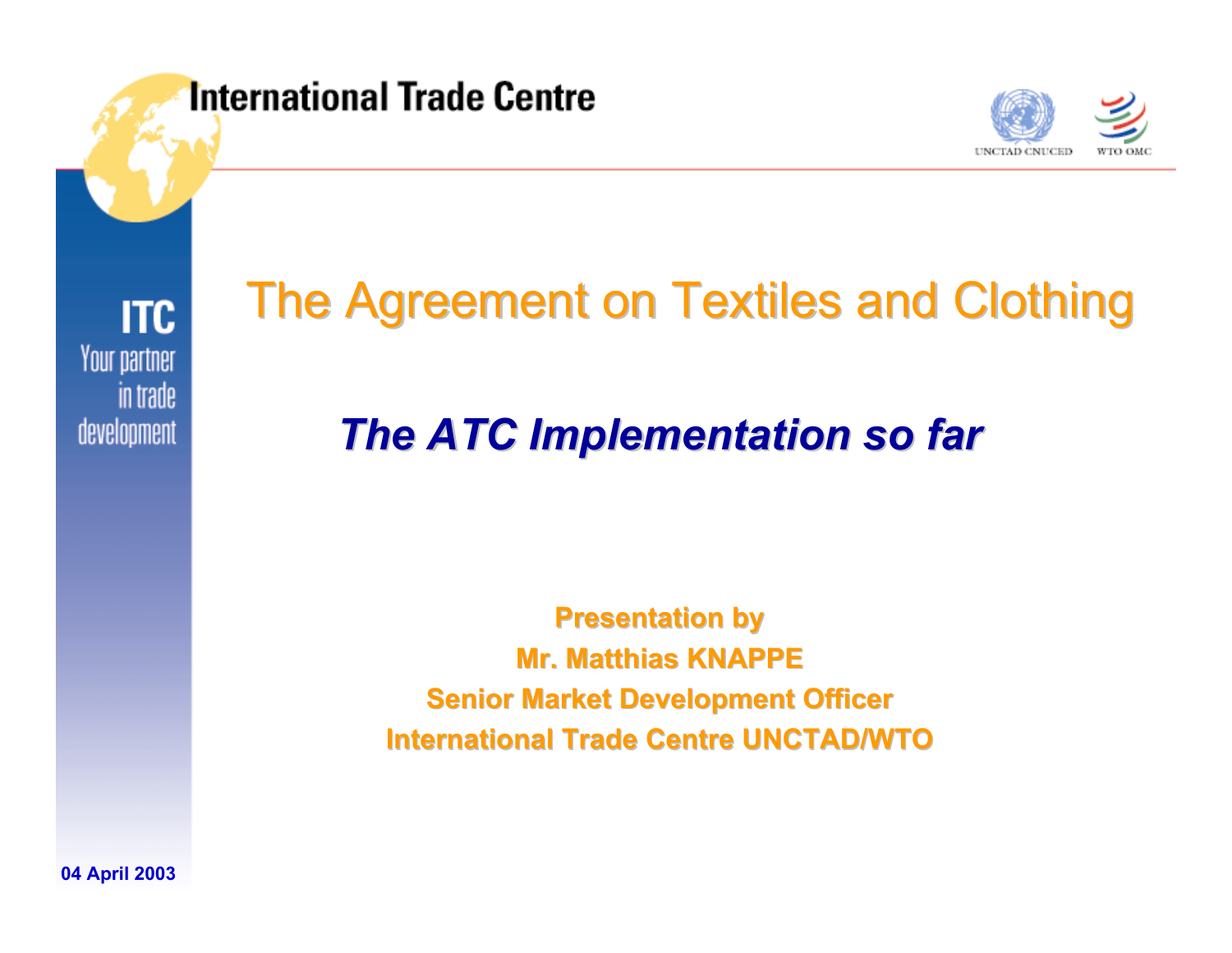### **From the MFA to the ATC towards a full integration of T&C into the GATT rules**

- ATC is evolving from a system of arranged trade to one that is market-based
- A market characterised by artificial comparative advantages will be realigned
- The new situation will more accurately reflect countries' comparative advantages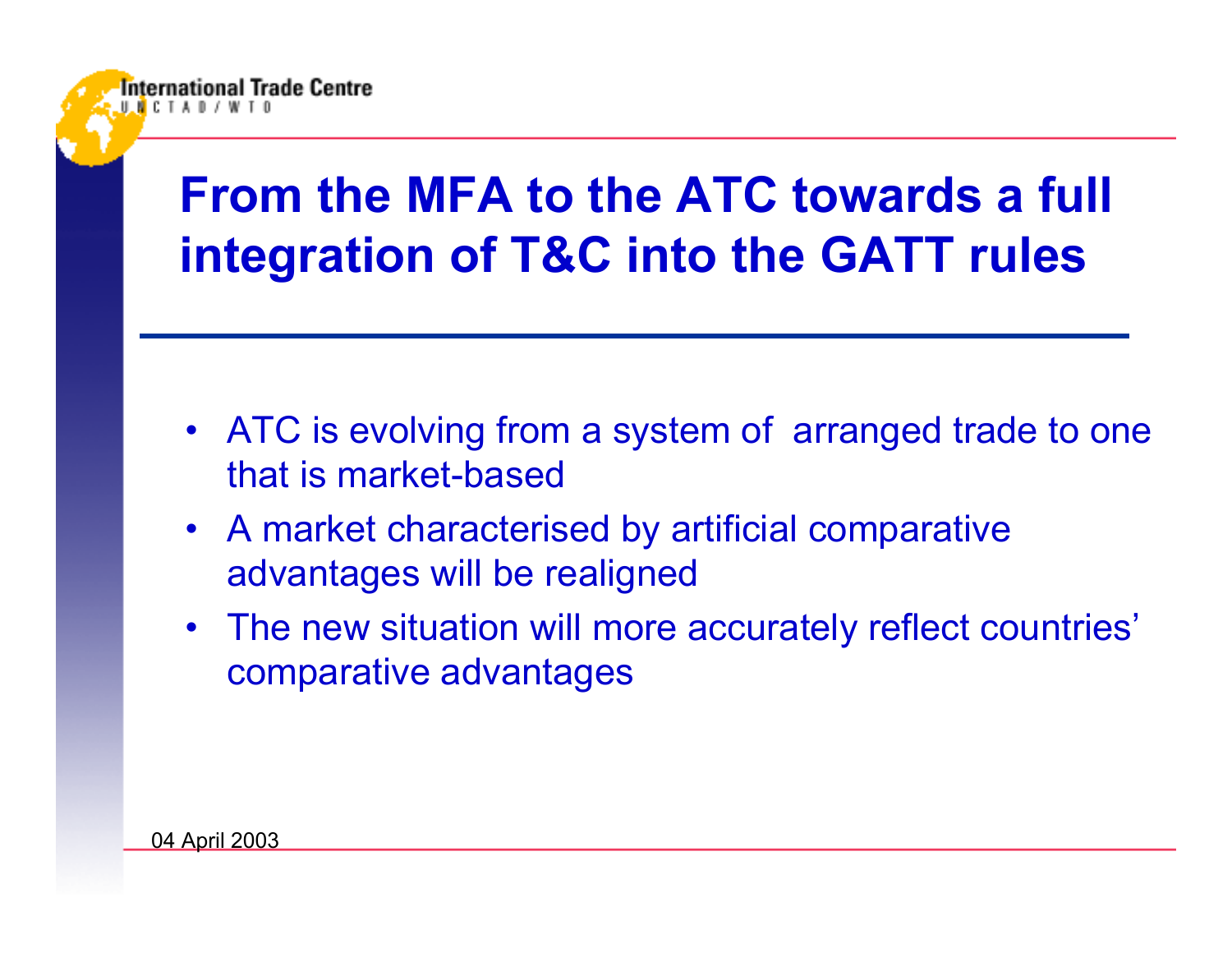#### **The Agreement of Textiles and Clothing**

- • Broad product coverage: Lists products using the Harmonised Commodity & Coding System (HS)
- Covers animal, vegetable and most man-made fibres, silk and products with textile components
- Starting point are total 1990 imports (volume) for all products listed
- $\bullet$  Integration process of 4 steps is compulsory for all members
- Members are free to choose products/categories for integration at each stage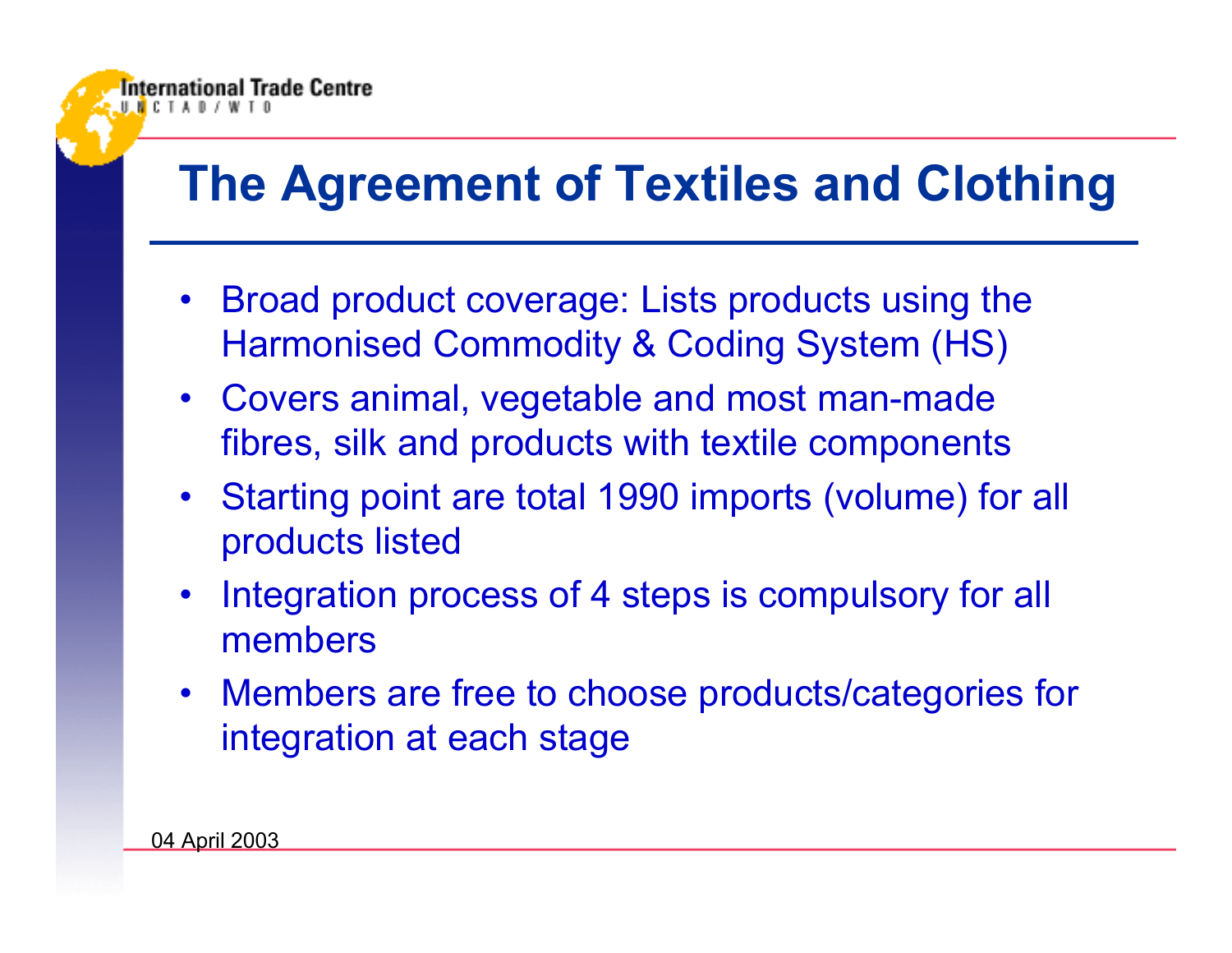

- Countries maintaining quotas must undertake full integration process, i.e. Canada, EU, USA
- Those who retained the right to use transitional safeguard procedures: full integration needed
- Those who decided not to use the right of transitional safeguards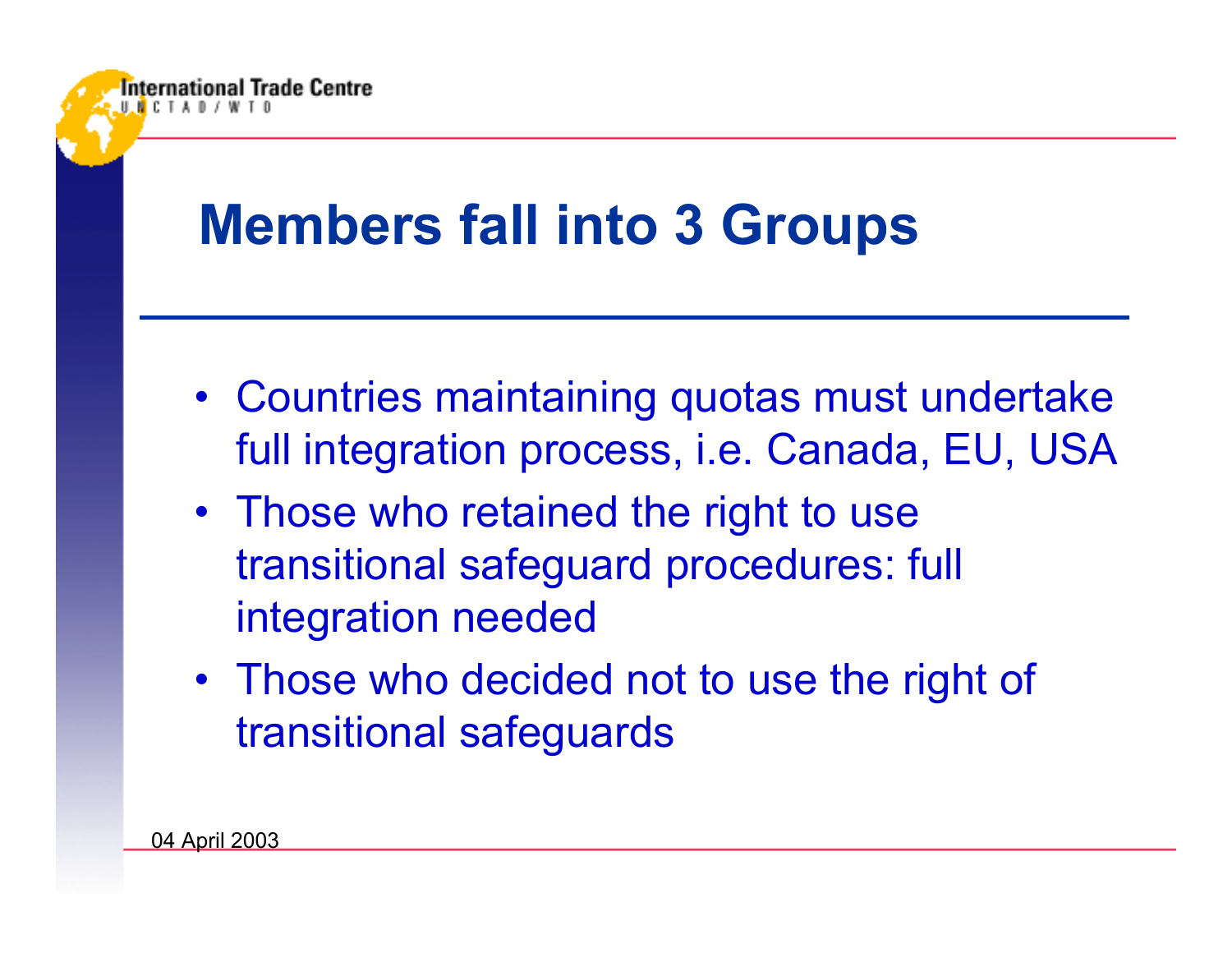

## **Integration process: Removal of quotas**

**In 4 stages based on volume of imports in 1990:**

- **01.01.1995: 16%**
- **01.01.1998: +17% = 33%**
- **01.01.2002: +18% = 51%**
- **01.01.2005: +49% = 100%**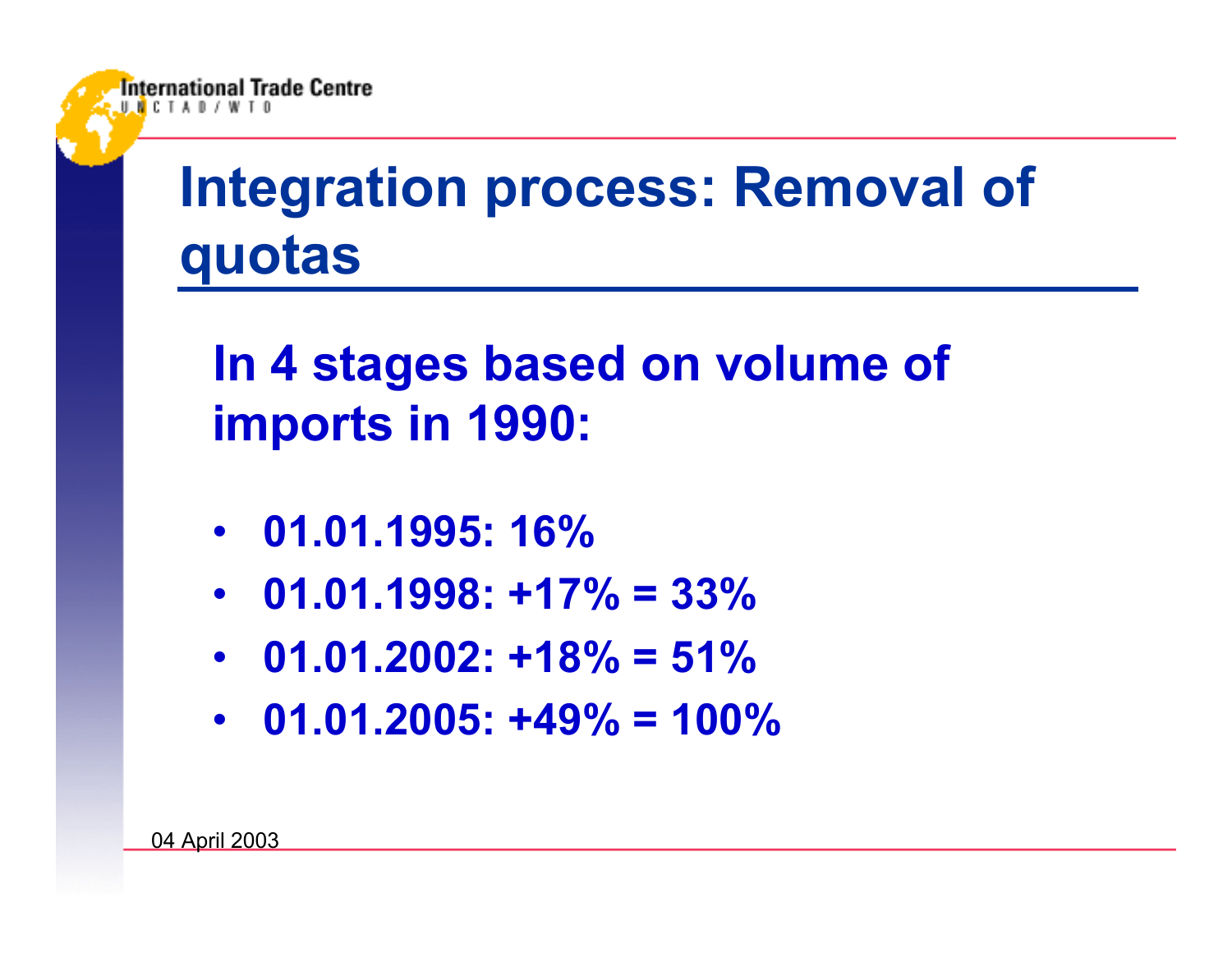

Quotas are subject to an increased annual growth rate (basis MFA growth rate 1994):

- 01.01.1995: 16% acceleration factor
- 01.01.1998: 25% acceleration factor
- 01.01.2002: 27% acceleration factor

Special provisions for small suppliers and LDCs "to the extend possible". However, different interpretations by members

04 April 2003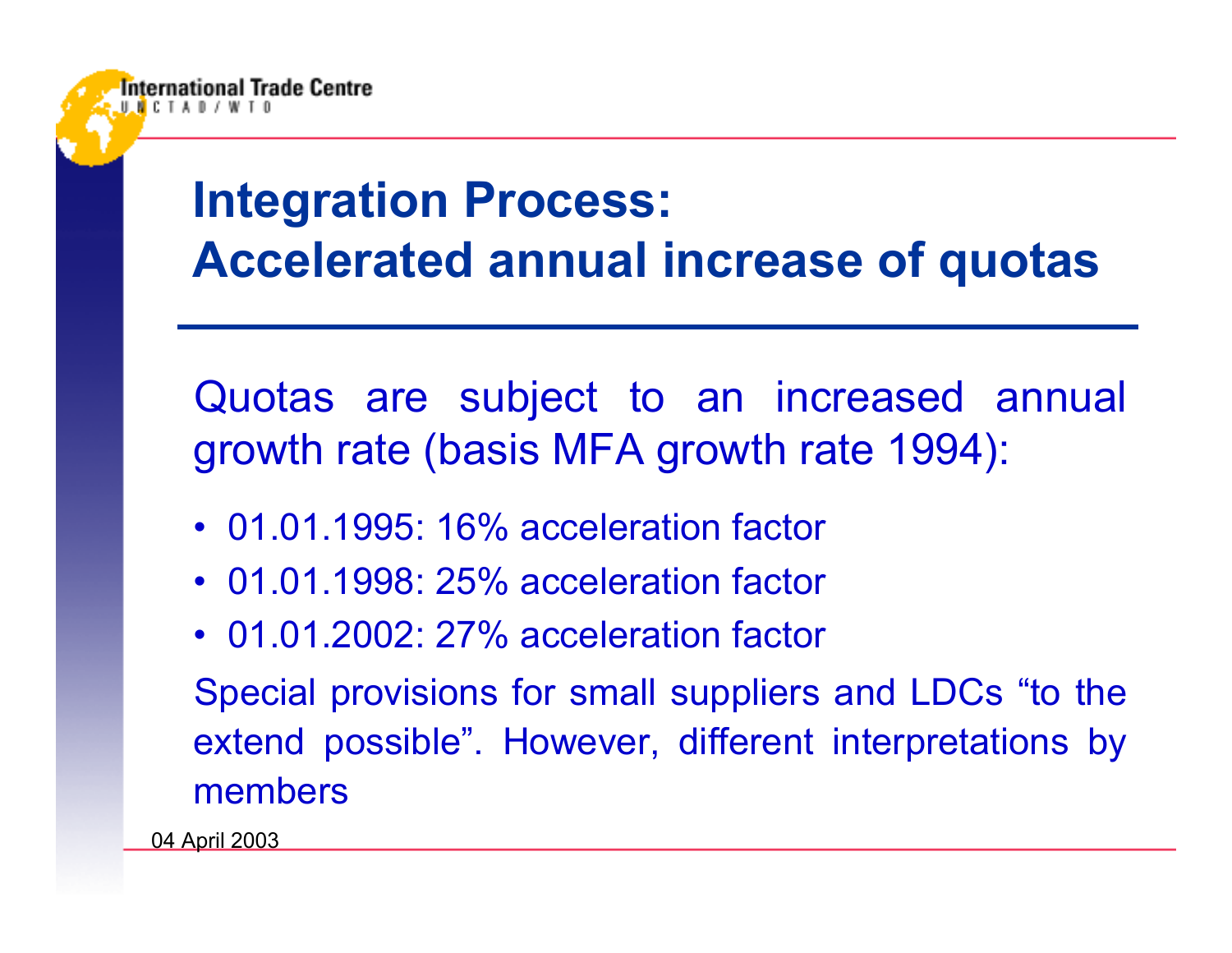#### **Special Safeguard measures under ATC**

- The right to take protective measures in emergency situations i.e. "if a product is imported … in such increased quantities as to cause serious damage or threat of damage to the domestic industry"
- For products not under quota and not yet integrated
- Application on a "member-by-member" basis
- Use: 34 cases in 1997; 10 cases in 1998; 18 cases in 1999 and none in 2000; 1 in 2001

04 April 2003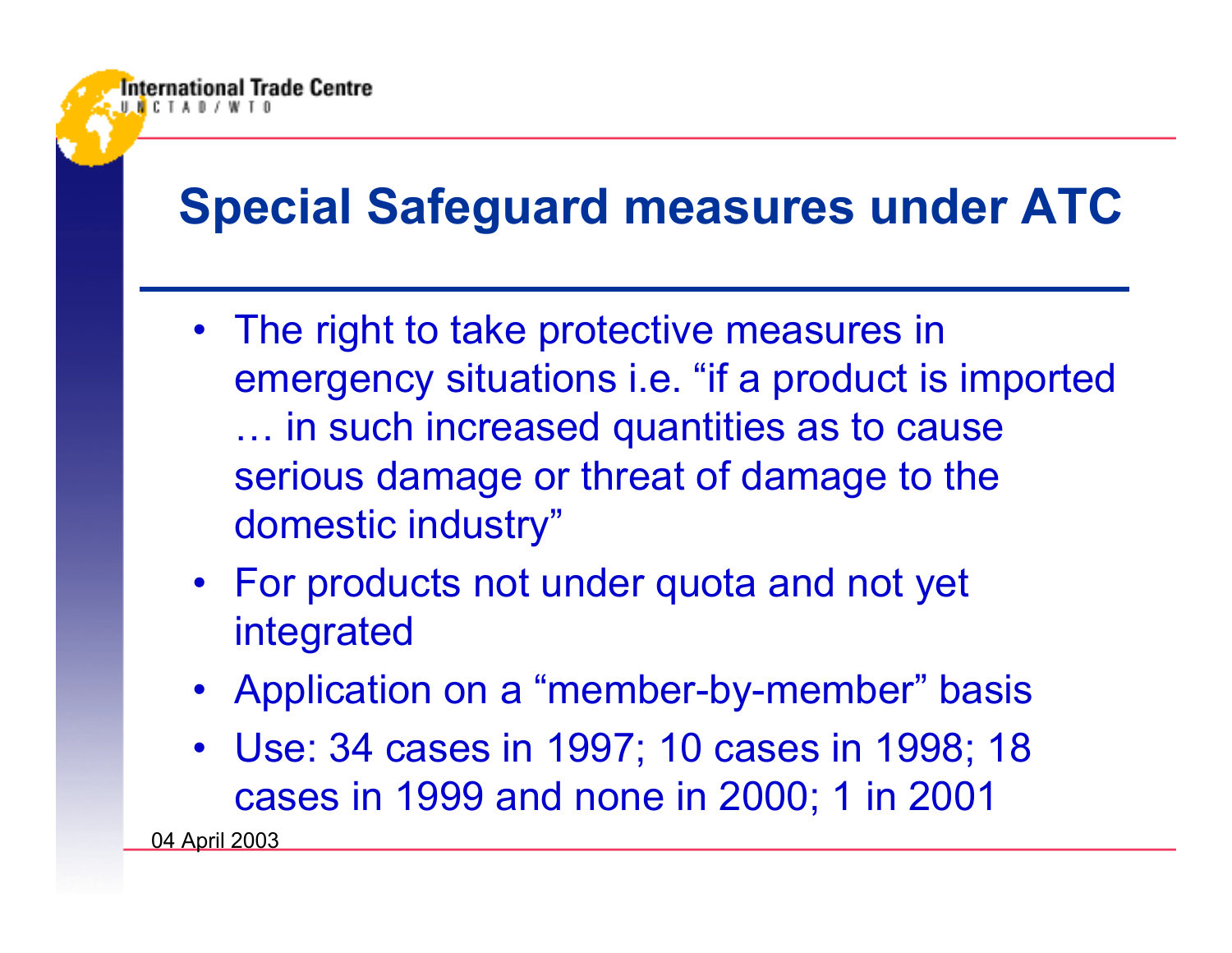### **Administering and Enforcing ATC**

- The Textile Monitoring Body (TMB) oversees the implementation of the ATC
- TMB consist of a chairmen and ten members (divided equally between developed and developing countries)
- Decision making by consensus
- Members of the TMB act as individuals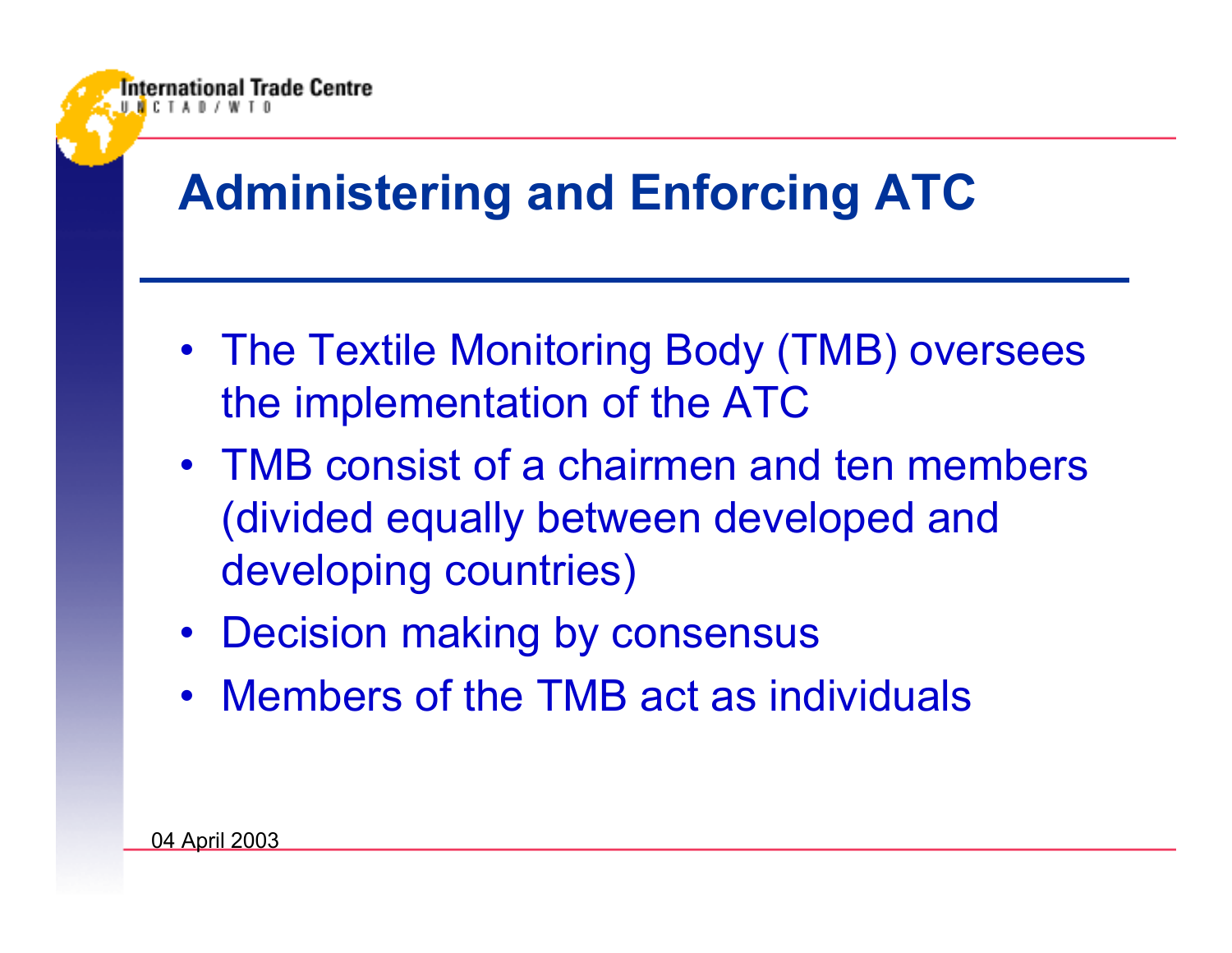#### **Business implications after stage 3**

- So far there has not been a meaningful liberalisation of major markets
- TMB: "Stage 3 will not bring about major qualitative changes overall"
- All major importing countries fully implemented their obligations (followed stipulated rules)
- However, many countries claim that this is not according to the spirit of market liberalisation
- A big bang is expected on 1.1.2005 as only then the most sensitive products will be integrated.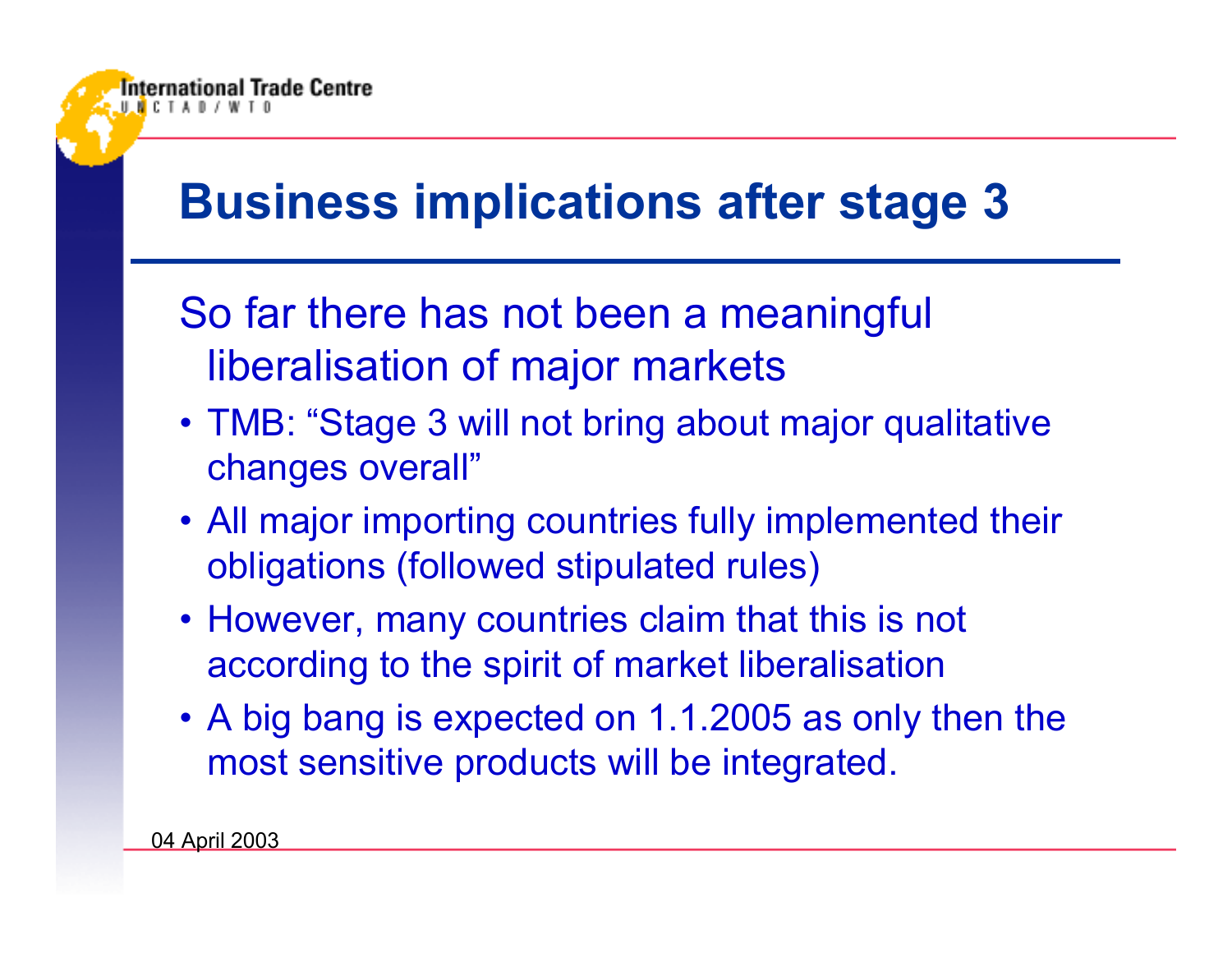#### **Integration Process on 1 January 2002**

- Canada will have integrated: 53.21 % (of 1990 import volume); EU: 51.39%; US: 51.35
- Share of clothing integrated after stage 3 is below 7% for Canada, 6 % for EU and 6.5 % for USA

 $\blacksquare$ 

• However, only 20% of imports under quota restrictions have beenliberalised

Figure: Eliminated and remaining restrictions

04 April 2003

| <b>USA</b>                                             |        |          |            |
|--------------------------------------------------------|--------|----------|------------|
| <b>EU</b>                                              |        |          |            |
| Canada                                                 |        |          |            |
|                                                        | Canada | EU       | <b>USA</b> |
| <b>n</b> China+Taiwan                                  | 53     | 55       | 150        |
| <b>Remaining</b>                                       | 239    | 167      | 701        |
| ⊒ Stage 3                                              | 27     | 27       | 54         |
| Stage 2                                                | 23     | 14       | 3          |
| <u>n Ctana 1</u>                                       | ี      | $\Omega$ | $\Omega$   |
| Stage 1 ■ Stage 2 ■ Stage 3 ■ Remaining ■ China+Taiwan |        |          |            |